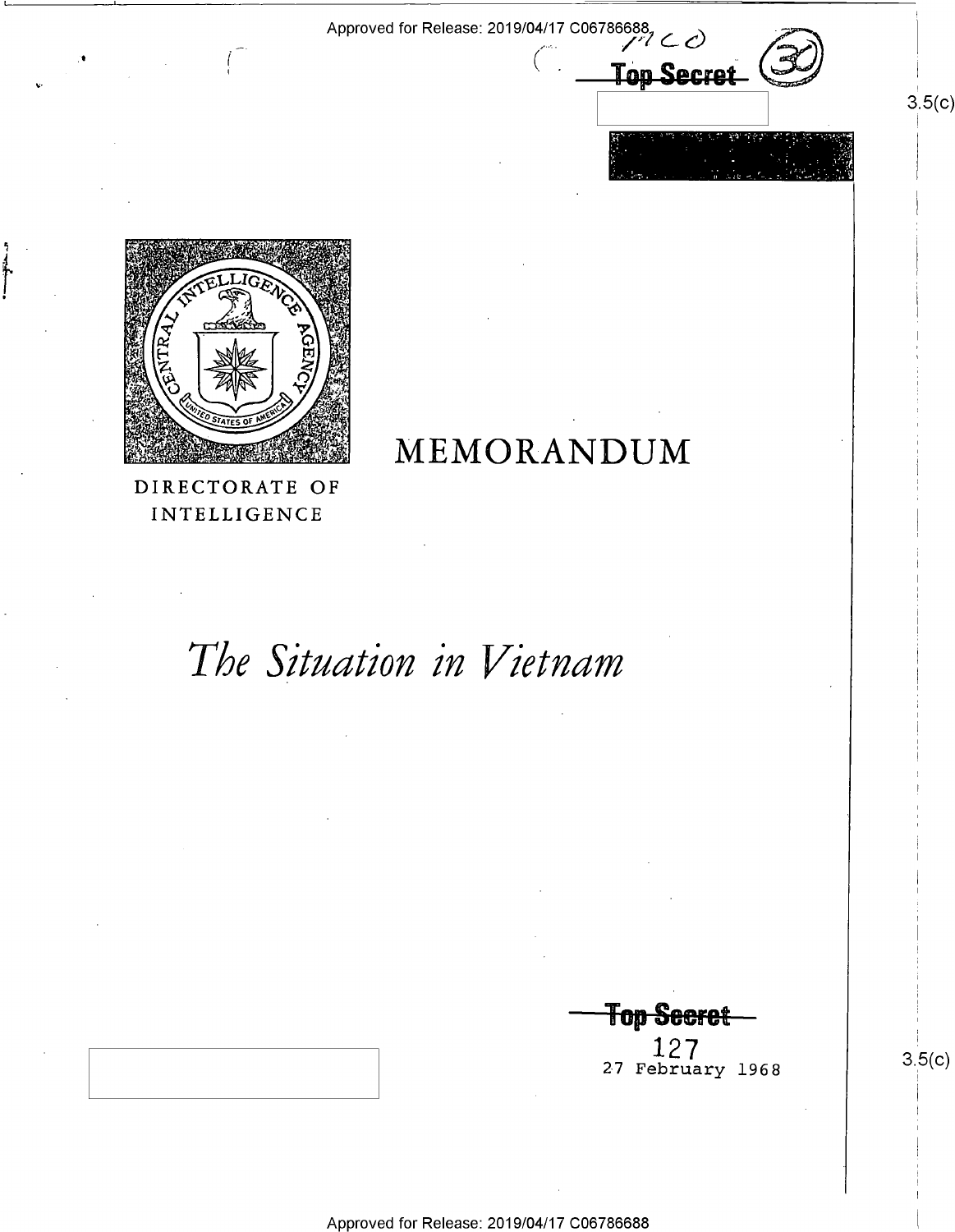| Approved for Release: 2019/04/17 C06786688 |        |
|--------------------------------------------|--------|
| TOP SECRET                                 | 3.5(c) |
| Background Use Only                        | 3.5(c) |
|                                            |        |

Information as of 1600 '27 Februarv <sup>1968</sup>

### HIGHLIGHTS

No significant large-scale enemy attacks oc-<br>cured in South Vietnam on 27 February, but the Communists directed mortar and artillery fire at several key installations. Communist forces have dug trenches in the immediate vicinity of the Khe Sanh base and have even dug under the base's defensive wire barrier.

I. The Military Situation in South Vietnam:<br>Airborne observers in the Khe Sanh area report that enemy forces have dug trenches in the im-<br>mediate vicinity of the US Marine strongpoint<br>(Paras. 1-2). The North Vietnamese 320th Divi-<br>sion is shifting eastward (Paras. 3-5). There sion is shifting eastward (Paras. 3-5). There<br>are tenuous indications that elements of the<br>29th Regiment have moved to the Hue area (Paras.<br>6-8). The Viet Cong are consolidating forces<br>under new battalion and regimental he 27).  $\blacksquare$ 

II. Political Developments in South Vietnam:

Viet Cong attacks<br>in Hau Nghia Province have succeeded in undoing<br>much of the work accomplished by the Revolutionary<br>Development program (Paras. 4-6). The city of<br>Da Lat appears to be well on the road to recovery,<br>but the

. , . 1 \_

<del>TOP SECRET</del>

\ (Background Use Only

 $3.5(c$ 3.5(C)

3.3(h)(2)

 $3.5(c)$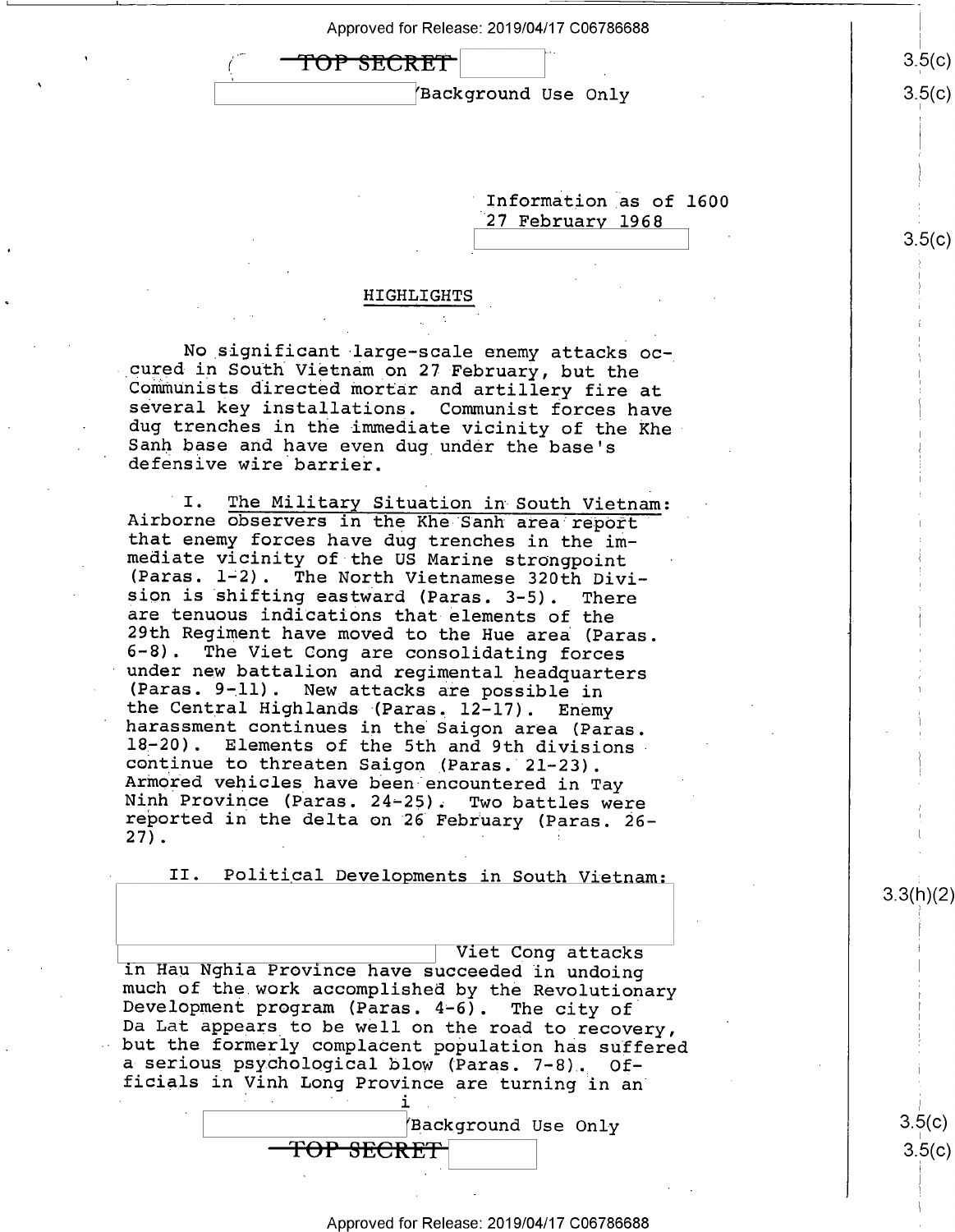Approved for Release: 2019/04/17 C06786688

TOP SEGRET  $\overline{\phantom{0}}$ Background Use Only

III. Military Developments in North Vietnam: There is nothing of significance to report.

IV. Other Communist Military Developments: There is nothing of significance to report.

V. Qommunist Political Developments: There is nothing of significance to report.

 $\lambda_{\rm{eff}}$ 



| Background Use Only |
|---------------------|
| TOP SECRET          |
|                     |

 $3.5(c)$ <u>၁.၁</u>(C)

#### Approved for Release: 2019/04/17 C06786688

3.5(  $\sim$  $\overline{\phantom{0}}$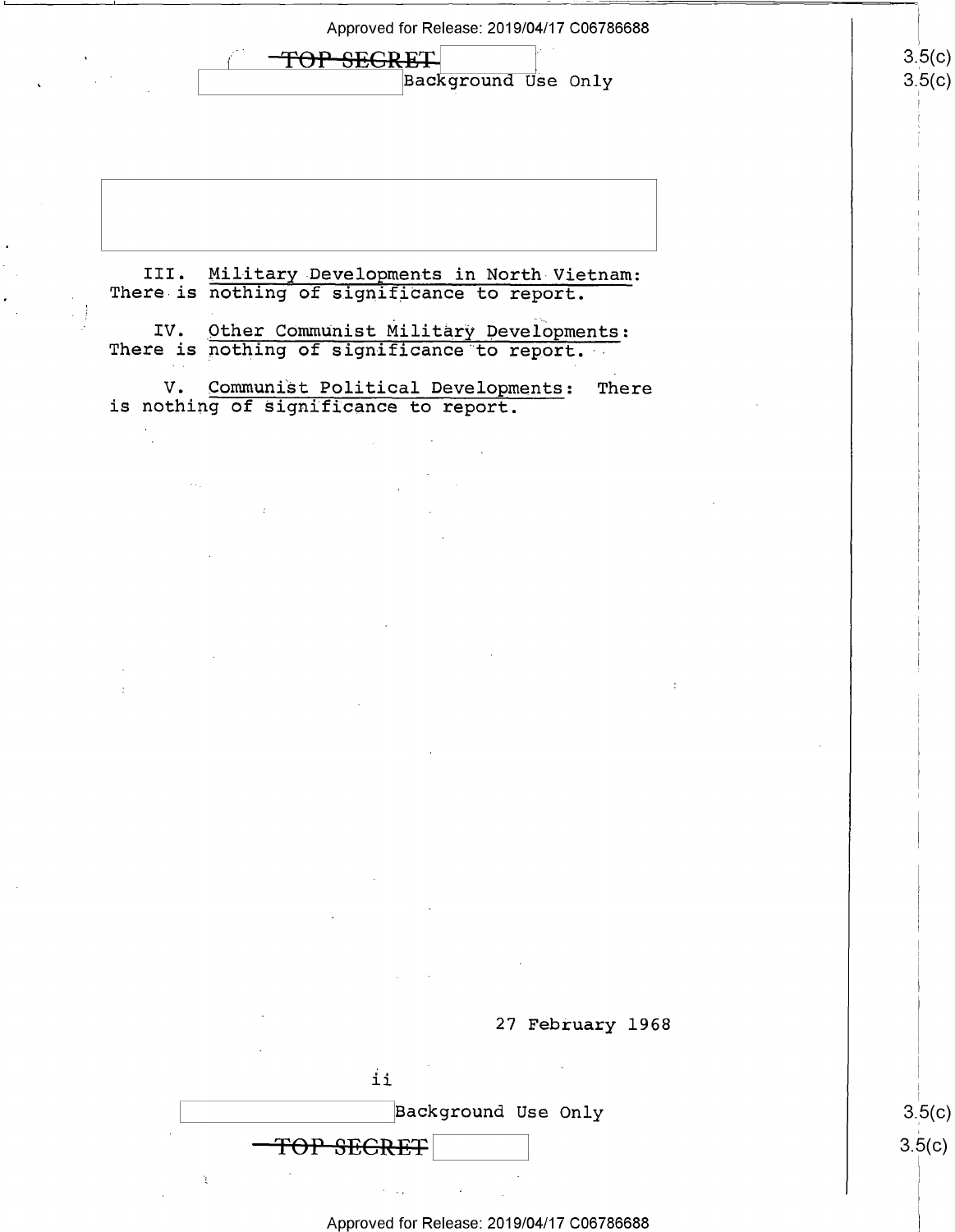Approved for Release: 2019/04/17 C06786688

 $\begin{array}{ccc} \textbf{TOP} & \textbf{SECRET} \end{array}$  (3.5(c)

## I. THE MILITARY SITUATION IN SOUTH VIETNAM

1. Although no significant large-scale enemy ground attacks were reported on 27 February, Communist forces continued to shell allied bases and installations near the Demilitarized Zone in the western highlands and in the Saigon area.  $\lceil$ 

#### Khe Sanh '

2.  $\vert$  in the Khe Sanh area 33. 33(1) in the Sanh area 33(1) in the 33(1) in the immediate vicinity of the US Marine strongpoint. On 25 February an observer saw an enemy trenchline that came within 50 meters of the east-end of theairstrip. Extensive trenchworks were also noted. within 100 meters of the southwestern perimeter of the base; At two points Communist trenches now extend under the base's defensive wire barriers.

### North Vietnamese 320th Division Shifts Eastward

3. There are indications that the North Viet namese 320th Division is assuming control of enemy operations in northeastern Quang Tri Province. This area, which includes the allied strongpoints at Con Thien; Gio Linh, the "Rockpile," Camp \ Carroll, and Dong Ha, had generally been the re sponsibility of the North Vietnamese 324B Division before major elements of that unit moved south early this year to the Quang Tri city area.

27 February 1968

 $1-1$  and  $1-1$  and  $1-1$  and  $1-1$  and  $1-1$ 

 $\beta$ Background Use Only  $\begin{array}{|l|} \hline 3.5(c) \hline \end{array}$ TOP SEGRET

Approved for Release: 2019/04/17 C06786688 \_>

 $3.3(h)(2)$ 

 $\sqrt{2}$  $\sqrt{2}$ 

 $3.5(c)$ 

 $\mathtt{Background}$  Use Only  $\mathtt{3.5(c)}$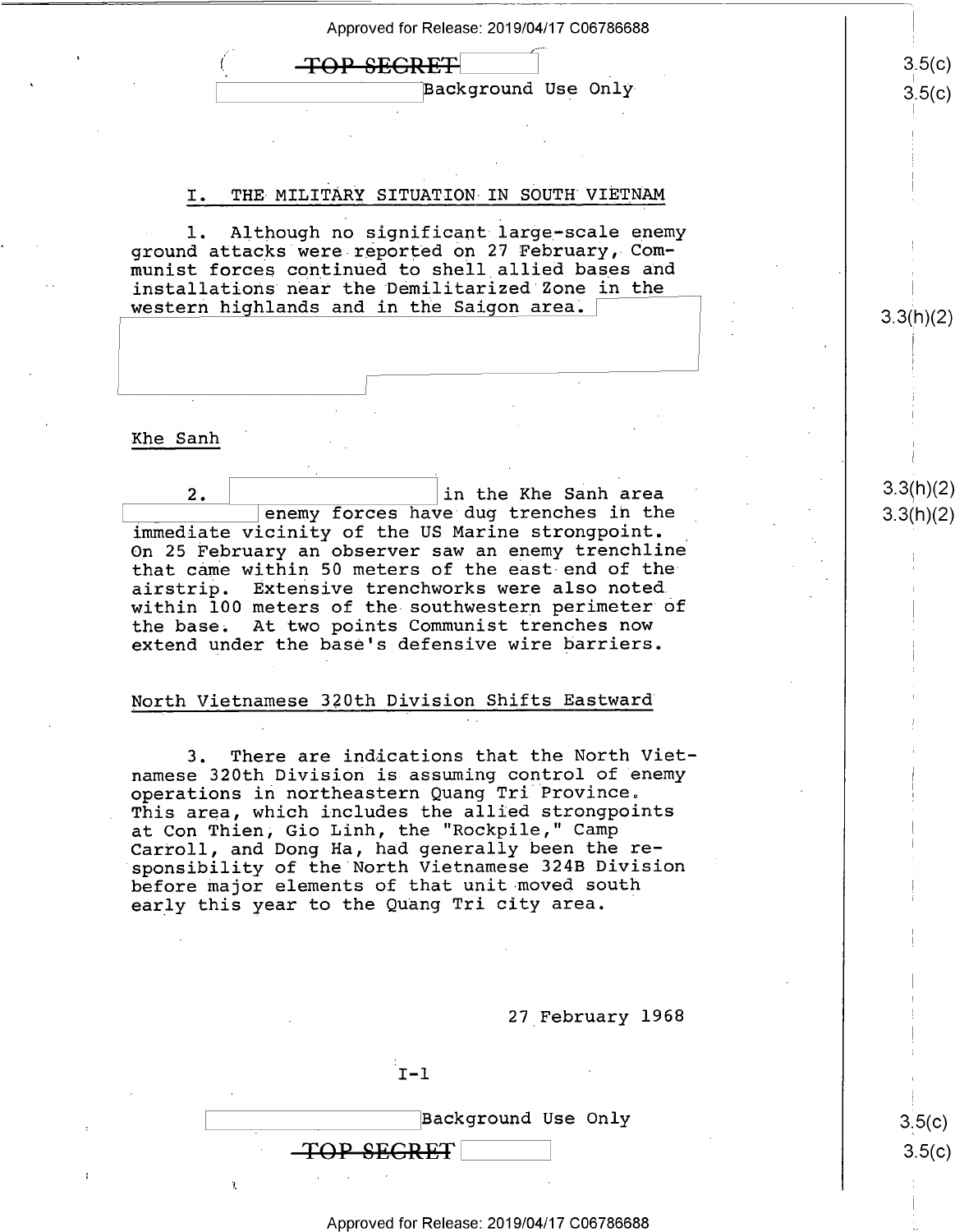Approved for Release: 2019/04/17 C06786688  $3.5(c)$ <del>TOP SECRET</del> Background Use Only  $3.5(c)$ 3.3(h)(2) small elements of the 320th Divisions's 64th Regiment were to participate in an attack near Dong Ha on 27<br>February. This is the first indication that the<br>320th intends to operate this far east. The Dong<br>Ha base did come under a heavy mortar, artillery,<br>and rocket barrage on t 5. The headquarters of the 320th Division and<br>a third regiment, probably the 48th, remain in north-<br>central Quang Tri Province. This force, in coordina-<br>tion with the North Vietnamese 27th Battalion, con-<br>tinues to pose a  $3.3(h)(2)$ artillery, and rocket attacks on Camp Carroll were intended to "create tension," probably to divert<br>allied 175–mm. fire support from the Khe Sanh area.

Hue

North Vietnamese 325C Division, may have moved south-<br>east from the vicinity of Khe Sanh to the Hue area.<br>Tactical messages which previously were identified<br>as originating from the North Vietnamese 6th Regiment<br>now appear elements of the 29th Regiment,

 $\overline{\phantom{a}}$ 

7. It has been suspected for some time that<br>the 6th Regiment was reinforced by other units in<br>the recent fighting in the Hue area. The presence<br>of the 29th Regiment in Hue, however, has not been<br>confirmed by prisoners or c

27 February 1968

3.3(h)(2)

 $3.5(c)$ <u>၁၂၁</u>(C)

 $I-2$ \ YBackground Use Only <del>TOP SECRET</del>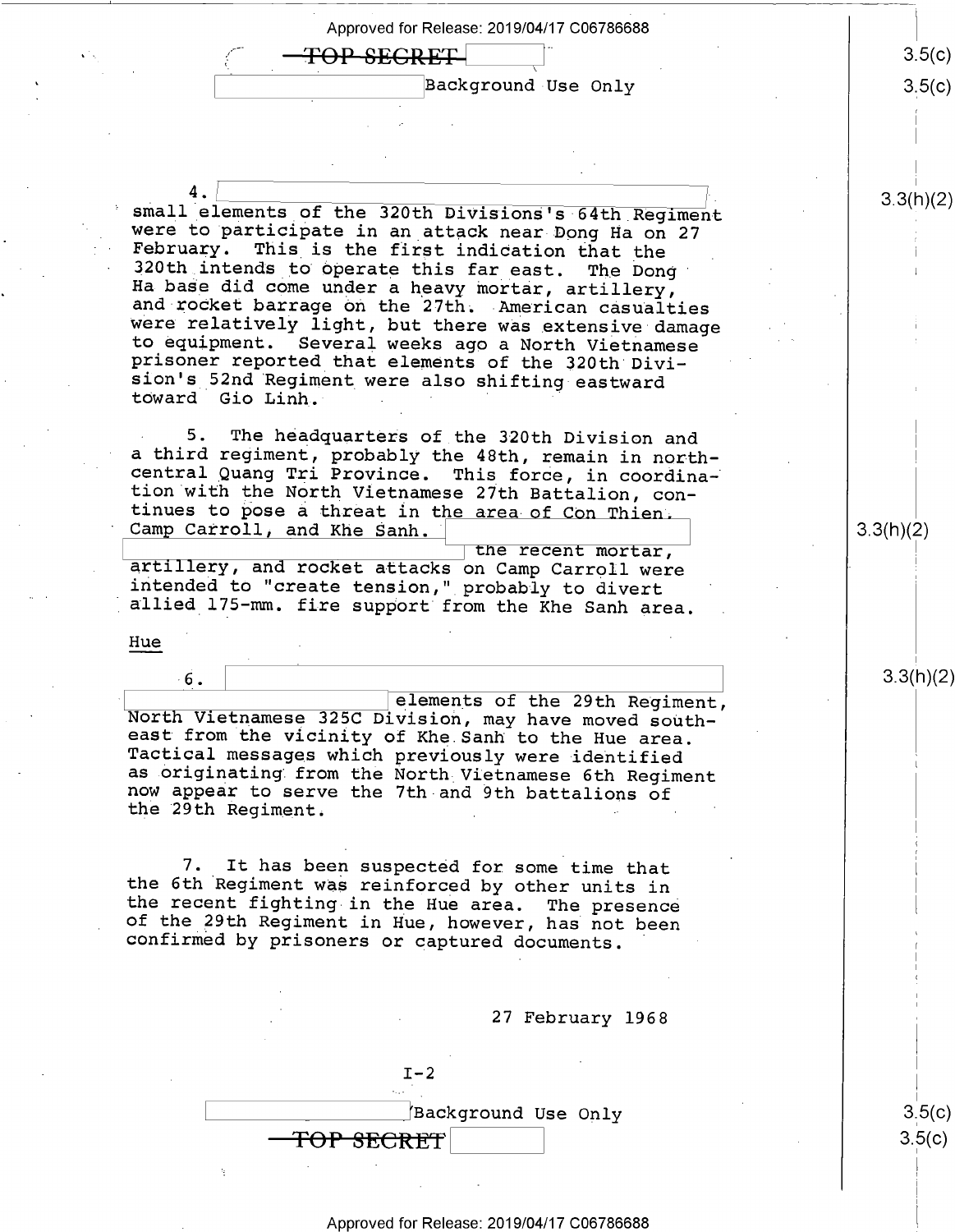Approved for Release: 2019/04/17 C06786688

\ is iBackground Use Only

8. It is possible that a newly infiltrated group of North Vietnamese troops was sent to take part in . the battle for Hue. Documents and a prisoner recently captured near Hue refer to a "24th Regiment." This could be the 1,000-man force trained by the 350th Divi-<br>sion in North Vietnam and known to have infiltrated into southern Quang Tri Province in November 1967.

#### Viet Cong Battalion and Regimental.Headquarters

<del>-TOP SEC</del>RET

~

few months indica into new regiments. This provides the enemy with an<br>improved command control capability and probably ac-<br>counts for some of the success which the Communists  $\circ$ r 9. A number of reports from various intelligence<br>sources over the past few months indicate that the Com-<br>munists have been consolidating existing Viet Cong dis-<br>trict companies into battalions and existing battalions<br>into counts for some of the success which the Communists<br>have had in recent weeks in coordinating attacks over<br>widespread areas.

l0. Two recent examples of new headquarters groups being formed have been reported in the southern I Corps. In Quang Tin Province, a prisoner reports that three Viet Cong district companies were consolidated into <sup>a</sup> mental-size entity designated the "Quang Tin Provincial<br>Force." All three battalions in this force participated turn reportedly has been grouped with the 72nd Local<br>Force and the 70th Main Force battalions to form a regi-<br>mental-size entity designated the "Quang Tin Provincial<br>Force." All three battalions in this force participated<br> vincial capital, during the initial Tet-offensive.

11. Captured documents indicate that the enemy<br>has also formed a new regiment, designated the 328th,<br>in Quang Ngai Province. The regiment consists of the<br>formerly independent 38th Local Force Battalion, the<br>81st Main Force 30 January attacks on.Quang Ngai city,

27 February 1968

 $I-3$ 

|            | Background Use Only |  |
|------------|---------------------|--|
| TOP SECRET |                     |  |
|            |                     |  |

 $3.5(c)$  $3.5(c)$ 

E 7 TH TO THE RESEARCH SERVICE SERVICE SERVICE SERVICE SERVICE SERVICE SERVICE SERVICE SERVICE SERVICE SERVICE

1 l

#### Approved for Release: 2019/04/17 C06786688

 $(3.5)$ (C) ၁(C)

 $\mathfrak i$ 

i?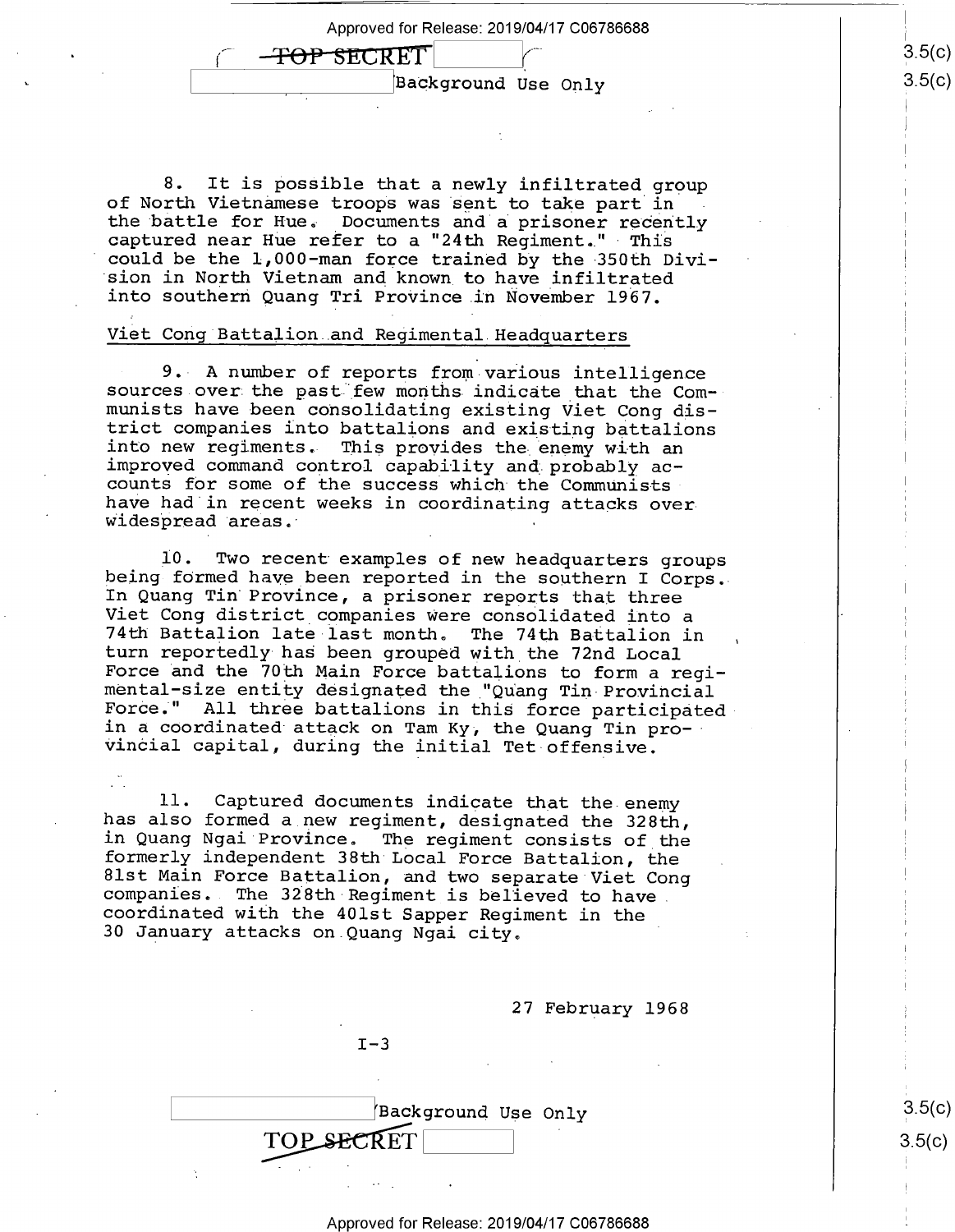| Approved for Release: 2019/04/17 C06786688 |        |
|--------------------------------------------|--------|
| TOP SECRET                                 | 3.5(c) |
| Background Use Only                        | 3.5(c) |
|                                            |        |

#### The Western Highlands

12. Mortar and rocket attacks on 26 February<br>against Camp Holloway Airfield at Pleiku and against<br>South Vietnamese Army headquarters installations<br>at Kontum, coupled with sharp enemy ground probes<br>near Dak To and Ban Me Th bending Communist offensive activity in the western highlands.

13. Elements of the lst North Vietnamese<br>Division are continuing tactical reconnaissance<br>and battlefield preparation activity in the Dak<br>To/Ben Het/Tan Canh area of western Kontum<br>Province,<br>The enemy troop concentration in

maneuver elements of the division's 66th and<br>32nd regiments, supported by the 40th Artillery<br>Regiment which recently shifted from Cambodia<br>to firing positions southwest of Ben Het. The<br>recent unusual move of the 1st Divisi provides further evidence of impending enemy offen- sive activity in this area.

14. An offensive thrust by North Vietnam's<br>1st Division against allied positions in western<br>Kontum would probably be designed to tie down<br>allied garrison troops in defensive positions<br>and to draw allied reinforcements from

27 February 1968

 $I-4$ 

\ background Use Only <del>TOP SECRET</del>

3.5(C)  $5(c)$ 

L

 $3.3(h)(2)$ 

3.3(N)(Z)

#### Approved for Release: 2019/04/17 C06786688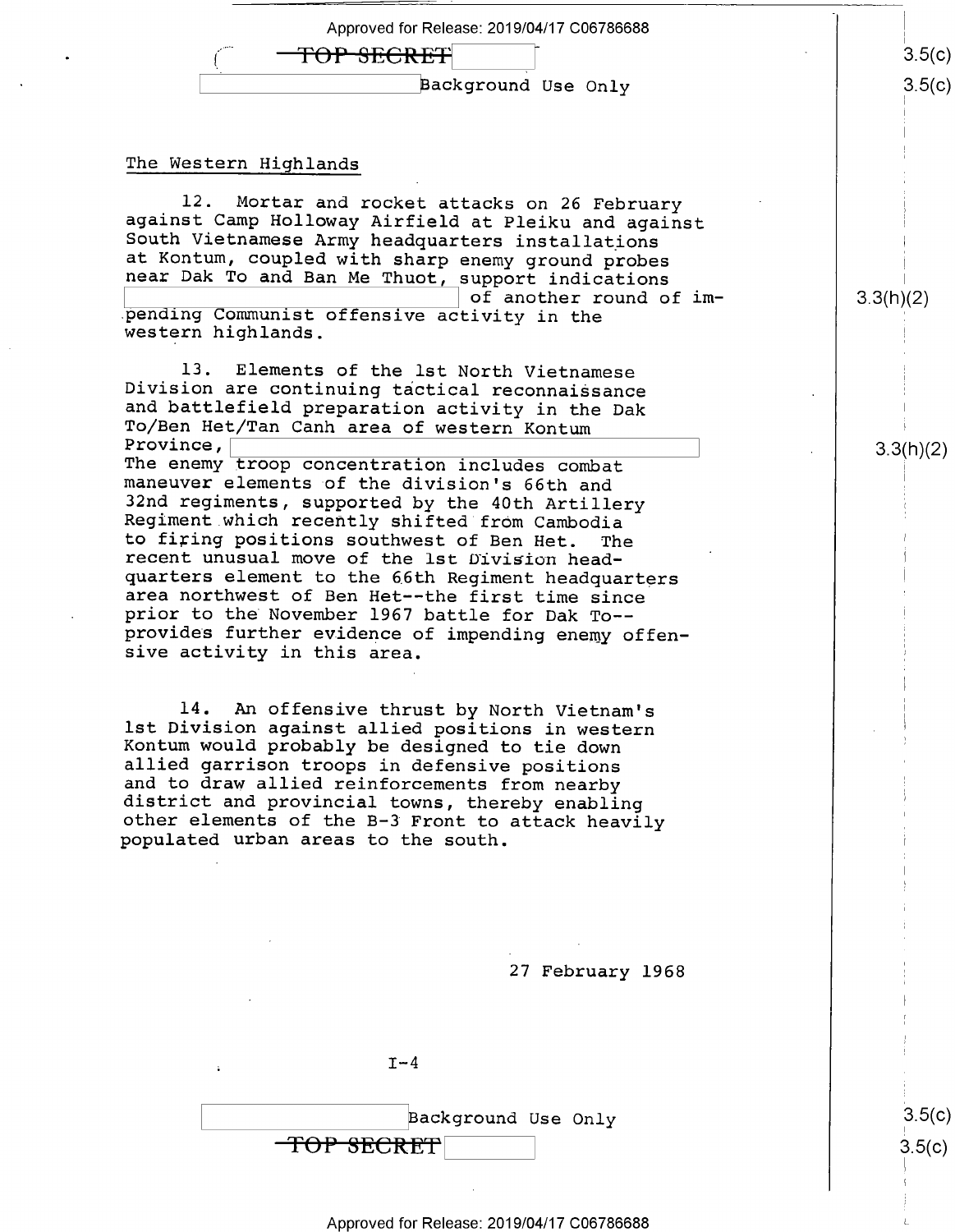

Approved for Release: 2019/04/17 C06786688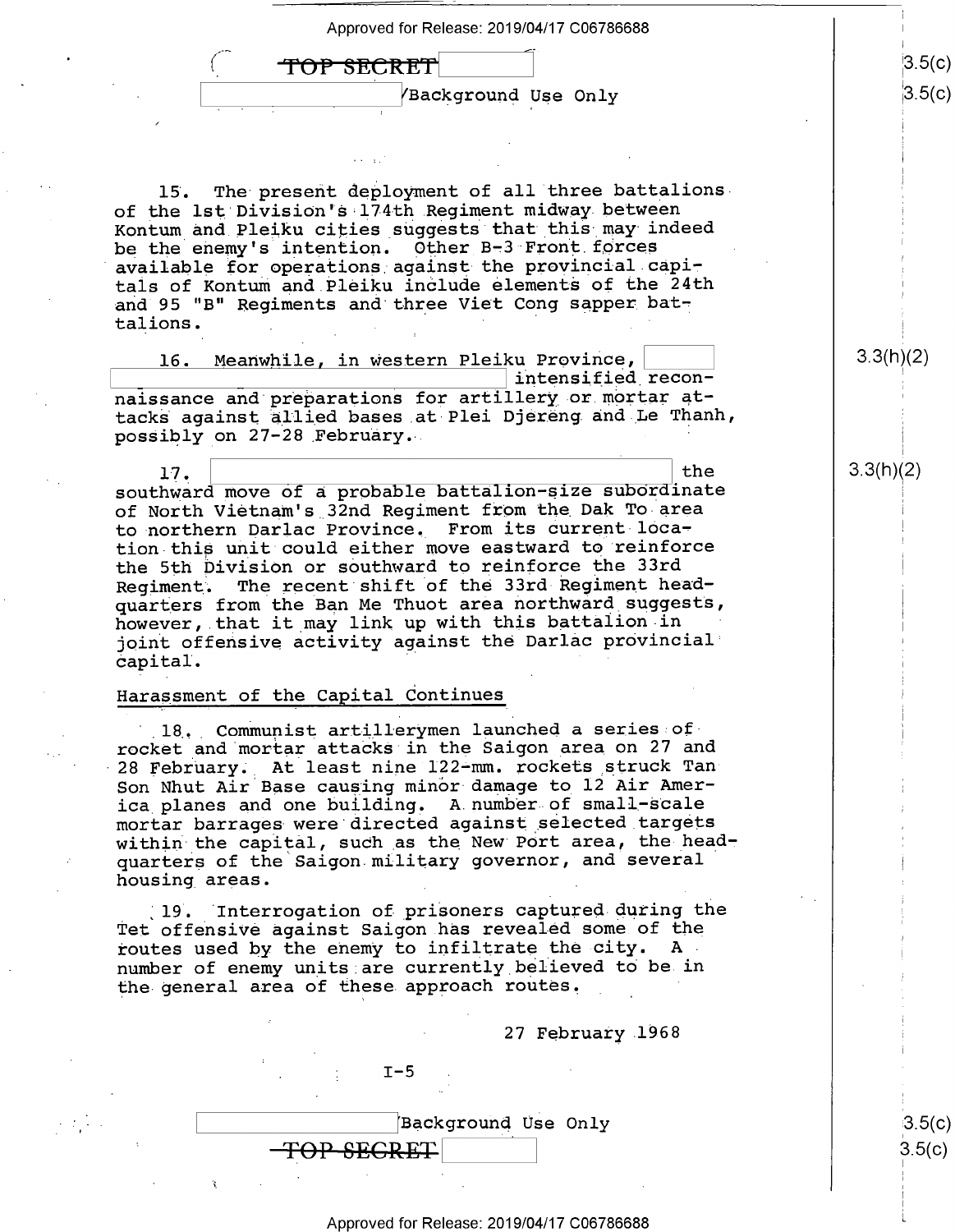Approved for Release: 2019/04/17 C06786688 <sup>A</sup>

<del>FOP SECRET</del>  $\left| \text{Background Use Only} \right|$ 

20. The major identified routes are clustered to the west and southwest of the city and only a few lead directly from the north, northeast, and south. The majority of located Communist units are currently situated within 7-10 miles of the outskirts of the capital city and are generally closer to the city than the staging areas for most of the enemy units which infiltrated Saigon for the Tet attack.

 $23.$ The 274th Regiment, a subordinate of the Viet Cong 5th Division, has been noted in extensive and de- <sup>7</sup> tailed reconnaissance activity near US and South Vietnamese base camps at Xuan Loc-and Suoi Ram.as well as <sup>i</sup> in the Bien Hoa area. An unidentified element of this division, possibly from the same regiment, was ordered ' by its headquarters to continue planning for an artillery attack on the Bien Hoa Air Base on the night of 27 February. A rocket attack was reported at the Bien ' Hoa Airfield early on 28 February (Saigon time). Twelve Americans were killed and several aircraft andbuildings were destroyed. The field remains fully operational.



#### Approved for Release: 2019/04/17 C06786688 <sup>L</sup>

 $3.5(c)$ 

3.3(h)(2)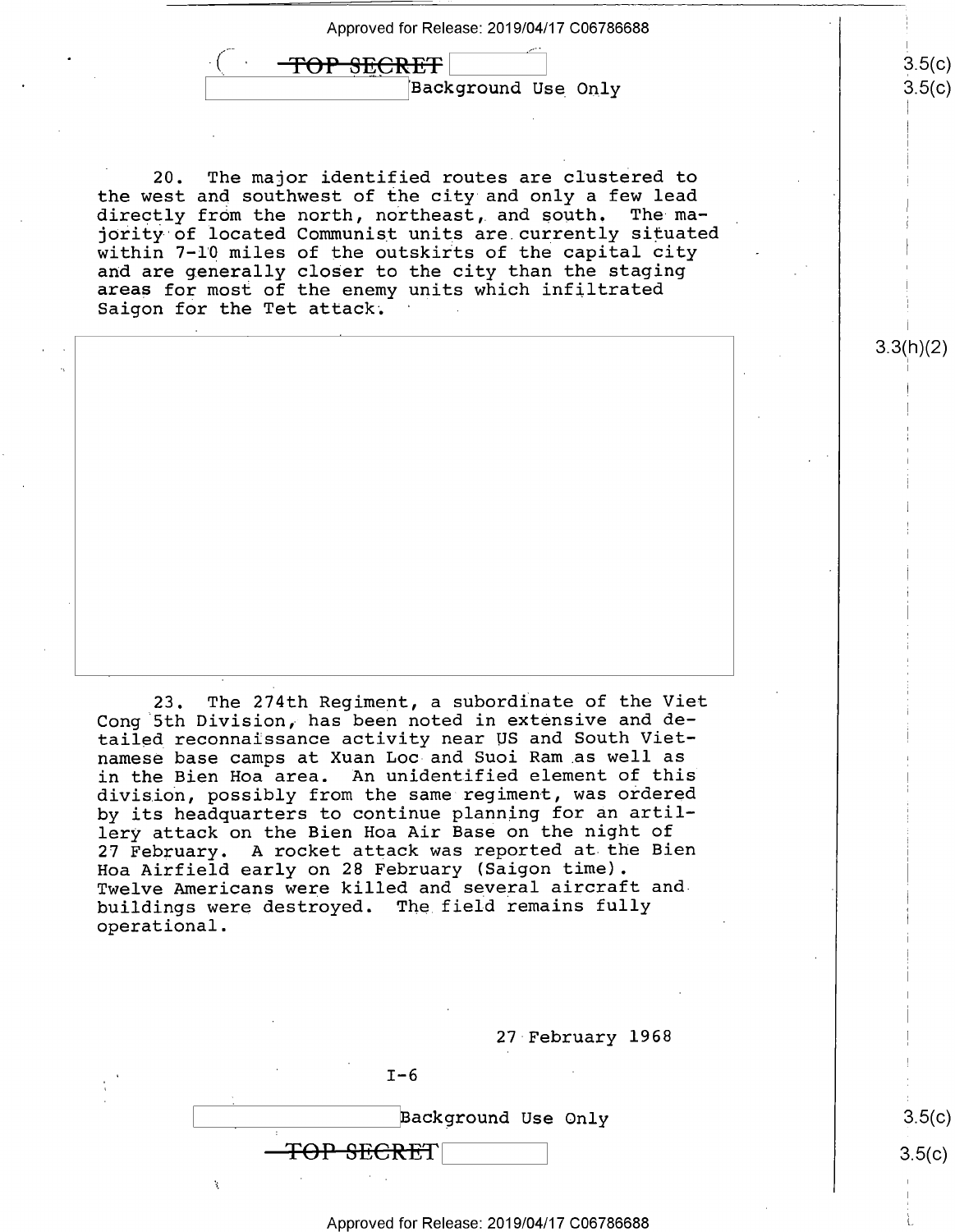F<del>OP SECRET</del>

\ Background Use Only

#### Armored Vehicles in Tay Ninh

24. Late on 26 February a US Special Forces patrol near the Cambodian border some l3\_miles west of Tay Ninh city clashed with an estimated battalionvehicles. Thirty enemy were killed when one of the vehicles blew up after being hit. The vehicle may have been transporting ammunition or explosives.

25. The vehicles have not yet been identified.<br>It is more likely that they are half-tracks or ar-<br>mored personnel carriers than tanks, although the lat-<br>ter possibility cannot be ruled out. If they are tanks, it would be the farthest south such vehicles<br>have been used by the enemy. Soviet designed PT-76<br>tanks were used against Lang Vei several weeks ago. Cambodian forces are known to have light tanks and half-tracks in the area adjacent to the border.

#### The Delta Provinces

26. Two significant engagments between allied and Viet Cong forces occurred in the delta provinces of Phong Dinh and Vinh Long on 26 February. Eighty-<br>three Viet Cong were killed in battles fought just outside the cities of Con Tho and Vinh Long. A num-<br>ber of other recent clashes near provincial capitals<br>in southern IV Corps area means that the Communists<br>are continuing to maintain pressure in the vicinity<br>of major urba

27. The new South Vietnamese IV Corps commander,<br>Major General Nugyen Duc Thang, is reportedly pre-<br>paring a plan to combat the Viet Cong in the delta.<br>Thang's plan, which will be called Operation COUNTER-<br>ATTACK, is to as and their lines of communication and supply bases.<br>Enemy concentrations nearest the major cities will<br>be hit first and subsequent attacks will move out<br>from the urban areas in all directions.

27 February 1967

 $I - 7$ 

T<del>OP SECRET</del>

 $\vert$ Background Use Only  $\vert$  3.5(c)

Approved for Release: 2019/04/17 C06786688

 $3.5(c)$ 

 $3.5(c)$  $.5(c)$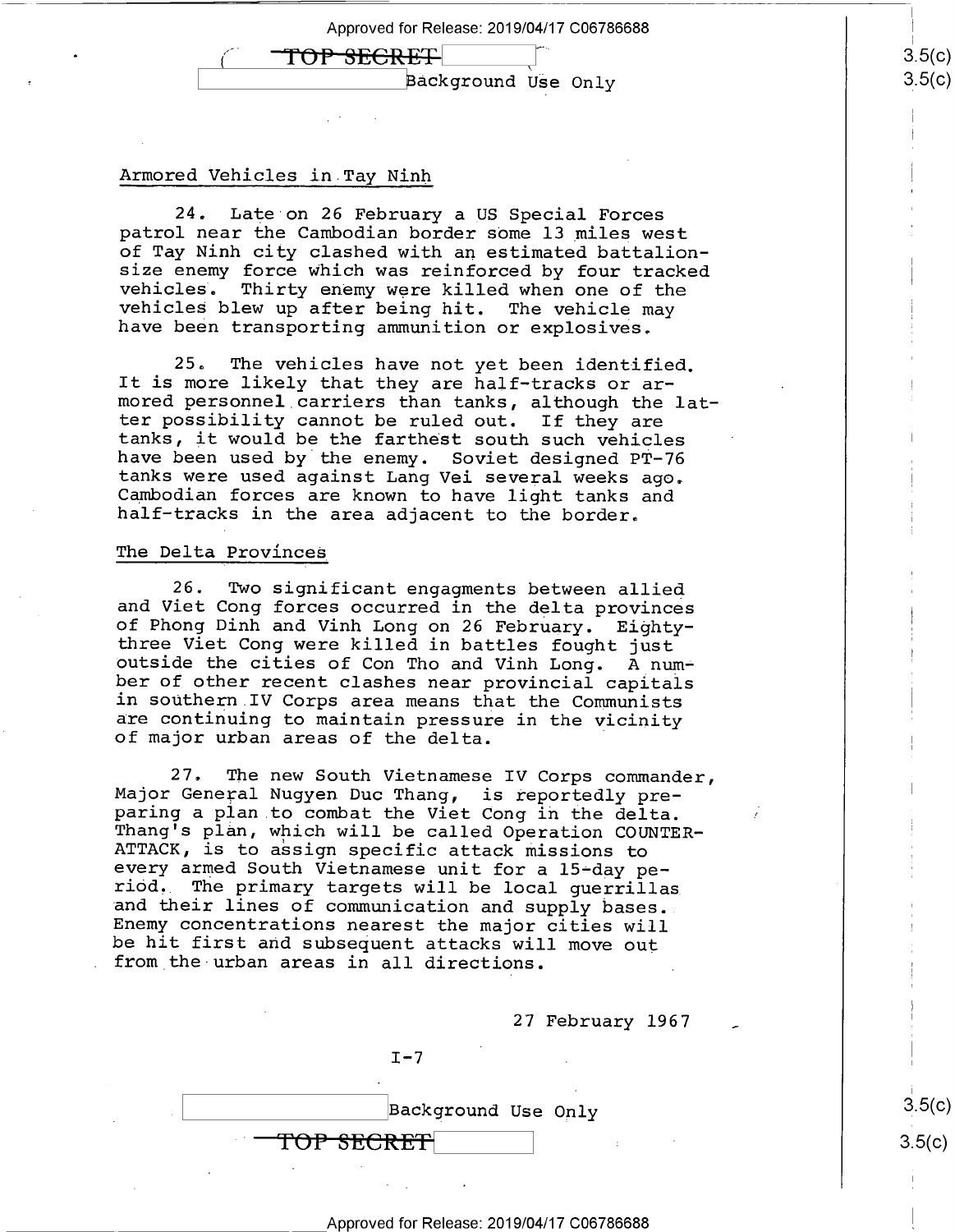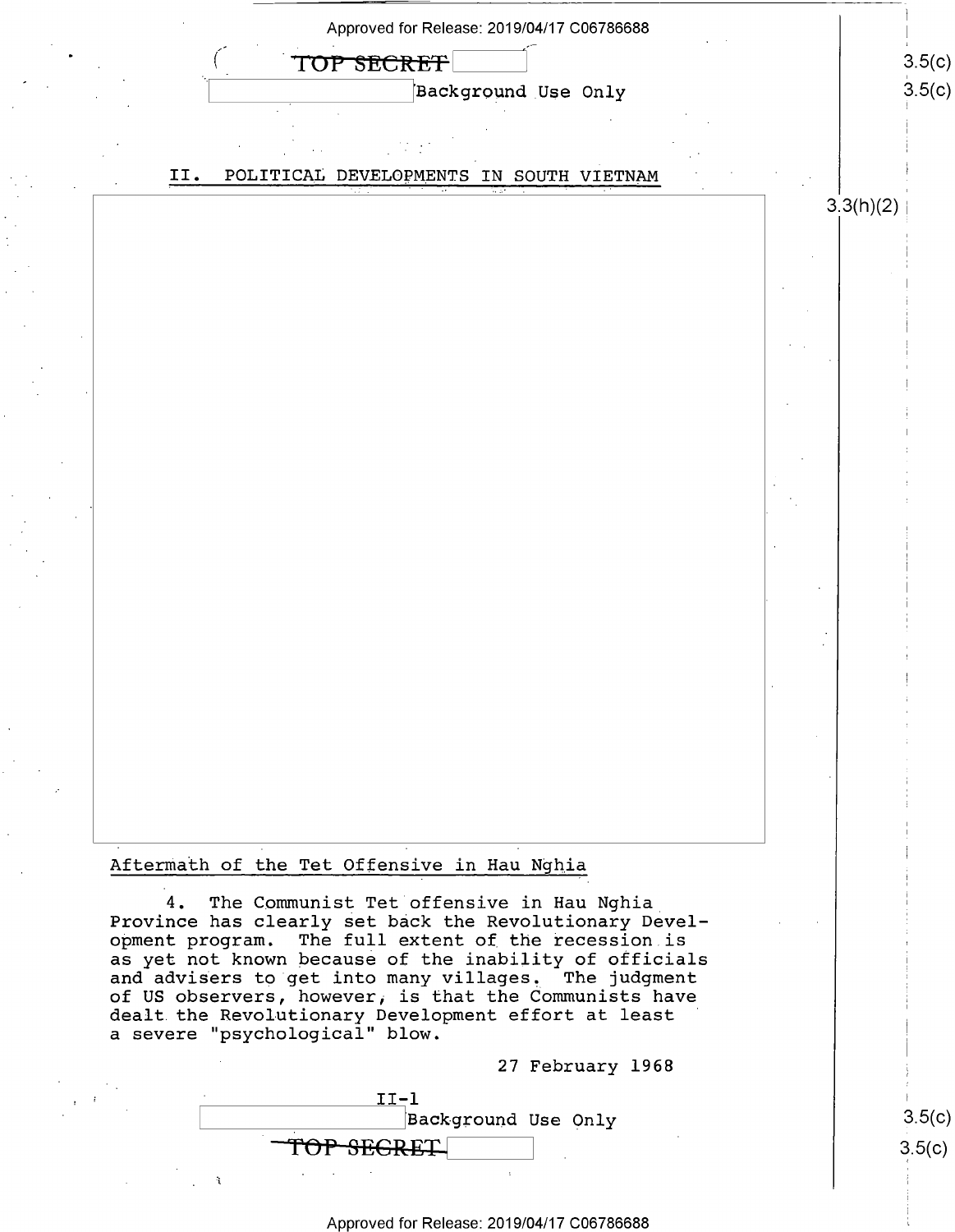<del>FOP SECRET</del>  $\frac{1}{\sqrt{2}}$ \ Background Use Only

5. Local officials in Hau Nghia are reported-to be so unnerved from the Tet attack and so fearful of another onslaught that their effectiveness has been  $im$ paired. Most officials are now back on the job, except in Cu Chi District,\_but they;are dragging their feet on a recovery program. The provincial recovery committee, for instance, cannot agree on how to assist some 2,800 homeless in the province, let alone make plans to handle the thousands who fled to safer areas ' and who will need assistance when they return.

6. Although Hau Nghia has historically been hostile toward the Saigon government, the pacification effort had appeared to be yielding results in some parts of the province. During the Tet attacks, however, it was apparent that much of the local populace was cooperating with the Viet Cong. Since the Tet offensive, at least five outposts have fallen throughtreachery-and one district headquarters narrowly misseda similar fate. US officials believe that it is impossible to\judge now whether local.inhabitants and members of the army cooperated with the Communist Tet offensive out of fear or out of commitment, but provin-, cial attitudes are presently a source of concern to the government. It is believed, however, that there' would have been far more popular assistance for the Viet Cong had it not been for the Revolutionary Development work carried on during the past two years.

#### Situation in Da Lat

7. The recovery effort in Da Lat appears to be moving ahead efficiently, according to US observers, but the psychological impact of the Viet Cong attack<br>has probably been greater here than in many other hare as of the country. Da Lat had long been South Vietnam's most tranquil city. Observers now report that, although popular morale is not particularly low, the people have lost confidence in the government's ability to withstand further attacks.

27 February 1968

Background Use Only T<del>OP SEGRET</del>

 $II-2$ 

Approved for Release: 2019/04/17 C06786688

 $3.5(c)$ ၁(C)

I 1\

 $5(c)$  $3.5(c)$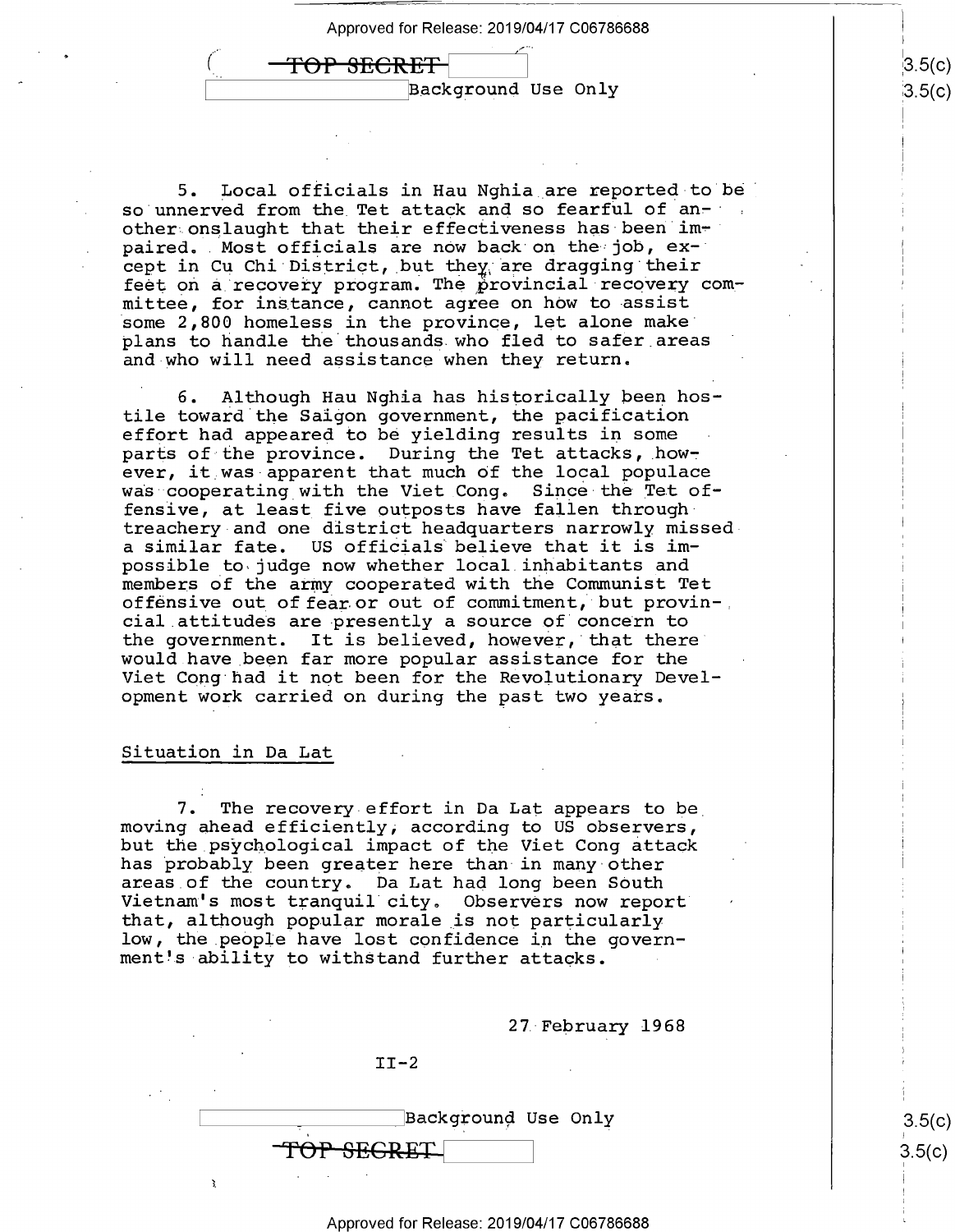| Approved for Release: 2019/04/17 C06786688 |
|--------------------------------------------|
| <del>TOP SECRET</del>                      |
| Background Use Only                        |

8. The Tuyen Duc Province chief, Lt. Colonel<br>Nguyen Ngoc Bich, showed himself unable to cope with<br>the crisis and unwilling to cooperate with senior the crisis and unwilling to cooperate with senior<br>military officers in the city during the attack.<br>Other local officials, however, were more efficient.<br>Da Lat's mayor has organized a refugee committee<br>which coordinates mun

#### §ituation in Vinh Long

9. Local officials in Vinh Long appear to be<br>taking an uninspired approach to the problems facing<br>them. Americans characterize their performance in<br>the recovery field as adequate. Much of the problem<br>results from the fact <sup>a</sup>wheelchair. His deputy is reportedly competent, but has not provided good leadership. Other offi- cials are described as lethargic.

10. There are approximately 15,000-20,000 refugees in camps in Vinh Long city, and US observers report that few civilians have made an ef-<br>fort to start rebuilding or even to reopen their shops. Apparently little has been done to assess the<br>damage done to the Revolutionary Development program<br>throughout the province. Plans are being made to<br>move teams back out to the hamlets, but military<br>forces have not be

II-3

\ \_ Use Only

#### Approved for Release: 2019/04/17 C06786688

 $3.5(c)$  $3.5(c)$ 

I I1

i |

ii

 $|3.5(c)|$  $3.5(c)$